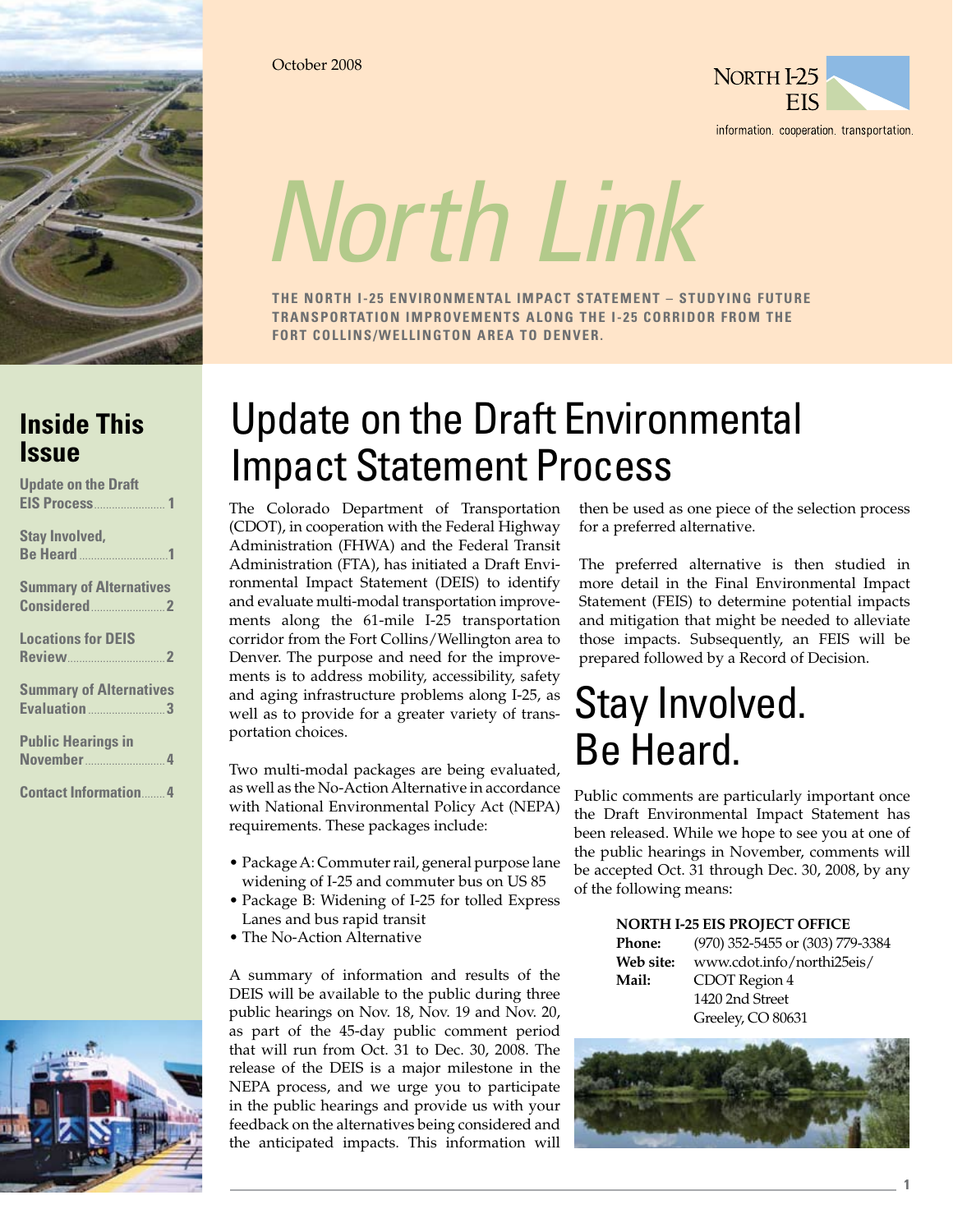

## Summary of Alternatives Considered

An extensive process was undertaken to identify a range of alternatives that could be developed to meet the purpose and need of the project. These alternatives were screened and combined to produce two multi-modal packages (Packages A and B). These packages, together with the No-Action Alternative, are considered the reasonable alternatives for this proposed action and were fully evaluated within the DEIS.

The No-Action Alternative would include those transportation projects for which funding has been committed, including the two FasTracks corridors, widening of I-25 from SH 52 to SH 66, replacement of the SH 66/I-25 interchange, modification of the US 34/I-25 interchange, and signalization of the SH 402 and the Prospect Road interchange ramp termini. The No-Action Alternative also would include rehabilitation of two structures on I-25 at 84th Avenue and 104th Avenue, replacement of pavement on I-25, installation of signals at five interchange

ramp termini, and widening of I-25 offramps at the Prospect/I-25 interchange.

Package A would include adding one additional general purpose lane on I-25 in each direction, for a total of six lanes from SH 66 to SH 14 (plus auxiliary lanes between Harmony Road and SH 60) and a total of eight lanes from E-470 to SH 52. Interchange reconstructions would be included. Package A also includes a double-tracked commuter rail line using the existing BNSF railroad track plus one new track from Fort Collins to downtown Longmont. Also included would be a new double-tracked commuter rail line that would connect Longmont to the FasTracks North Metro end-of-line station in Thornton. Package A also would include nine commuter rail stations and a commuter rail maintenance facility; a commuter bus maintenance facility and feeder bus routes along five east-west routes; and commuter bus service along US 85 between Greeley and downtown Denver and along E-470 from US 85 to Denver International Airport (DIA).

Package B would include adding one buffer-separated tolled Express Lane (TEL) to I-25 except for the section between SH 60 and Harmony Road, where two barrier-separated lanes would be added. Tolled Express Lanes would extend from SH 14 to 84th Avenue in Thornton. Tolled Express Lanes would be used by high-occupancy vehicles for free, by single-occupancy vehicles if they pay a toll, and by buses. Interchange reconstructions would be included. Package B would also include 12 bus stations providing service along I-25, along US 34 into Greeley, and along Harmony Road into Fort Collins. Along US 34 and Harmony Road, the buses would travel in mixed traffic. Package B also would include a bus maintenance facility and feeder bus routes along five east-west streets. In addition, bus service would be provided along E-470 from I-25 to DIA.

| <u>THE DEIG IS AVAILADEL FUN FUDEIG NEVIEW AT THE FULLOWING LOGATIONS DEGININING OGT. 31, 2000.</u> |                                |                     |       |
|-----------------------------------------------------------------------------------------------------|--------------------------------|---------------------|-------|
| <b>Berthoud Town Hall</b>                                                                           | 328 Massachusetts Ave.         | Berthoud            | 80513 |
| <b>Brighton City Hall</b>                                                                           | 22 S. 4th Ave.                 | <b>Brighton</b>     | 80601 |
| <b>CDOT Headquarters</b>                                                                            | 4201 E. Arkansas Ave.          | Denver              | 80222 |
| <b>CDOT Region 4 Headquarters</b>                                                                   | 1420 2nd St.                   | Greeley             | 80631 |
| <b>CDOT Region 4, Loveland Residency</b>                                                            | 2207 Hwy. 402                  | I oveland           | 80537 |
| <b>City of Longmont Civic Center</b>                                                                | 350 Kimbark St.                | Longmont            | 80501 |
| Dacono City Hall                                                                                    | 512 Cherry St.                 | Dacono              | 80514 |
| Frie Town Hall                                                                                      | 645 Holbrook St                | Erie                | 80516 |
| <b>FHWA Colorado Division Office</b>                                                                | 12300 W. Dakota Ave., Ste. 180 | Lakewood            | 80228 |
| <b>Firestone Town Hall</b>                                                                          | 151 Grant Ave.                 | Firestone           | 80520 |
| <b>Fort Collins City Building</b>                                                                   | 300 LaPorte Ave.               | <b>Fort Collins</b> | 80522 |
| <b>Fort Collins Regional Library</b>                                                                | 201 Peterson St.               | <b>Fort Collins</b> | 80524 |
| Frederick Town Hall Admin. Bldg.                                                                    | 401 Locust St.                 | Frederick           | 80530 |
| <b>FTA</b>                                                                                          | 12300 W. Dakota Ave., Ste. 310 | Lakewood            | 80228 |
| <b>Greeley City Building</b>                                                                        | 1000 10th Ave.                 | Greeley             | 80631 |
| <b>Greeley Lincoln Park Library</b>                                                                 | 919 7th St., Ste. 100          | Greeley             | 80631 |
| Johnstown Town Hall                                                                                 | 101 Charlotte St.              | Johnstown           | 80534 |
| <b>Longmont Library</b>                                                                             | 409 4th Ave.                   | Longmont            | 80501 |
| <b>Loveland City Hall</b>                                                                           | 500 E. 3rd St., Ste. 110       | Loveland            | 80537 |
| <b>Loveland Library</b>                                                                             | 300 N. Adams Ave.              | Loveland            | 80537 |
| <b>Mead Town Hall</b>                                                                               | 441 Third St.                  | Mead                | 80452 |
| Milliken Town Hall                                                                                  | 2951 Ash St.                   | <b>Milliken</b>     | 80543 |
| Northglenn City Hall                                                                                | 11701 Community Center Dr.     | Northglenn          | 80233 |
| <b>SW Weld County Building</b>                                                                      | 915 10th St.                   | Greeley             | 80632 |
| <b>Thornton City Hall</b>                                                                           | 9500 Civic Center Dr.          | <b>Thornton</b>     | 80229 |

**The DEIS is available for public review at the following locations beginning Oct. 31, 2008:**

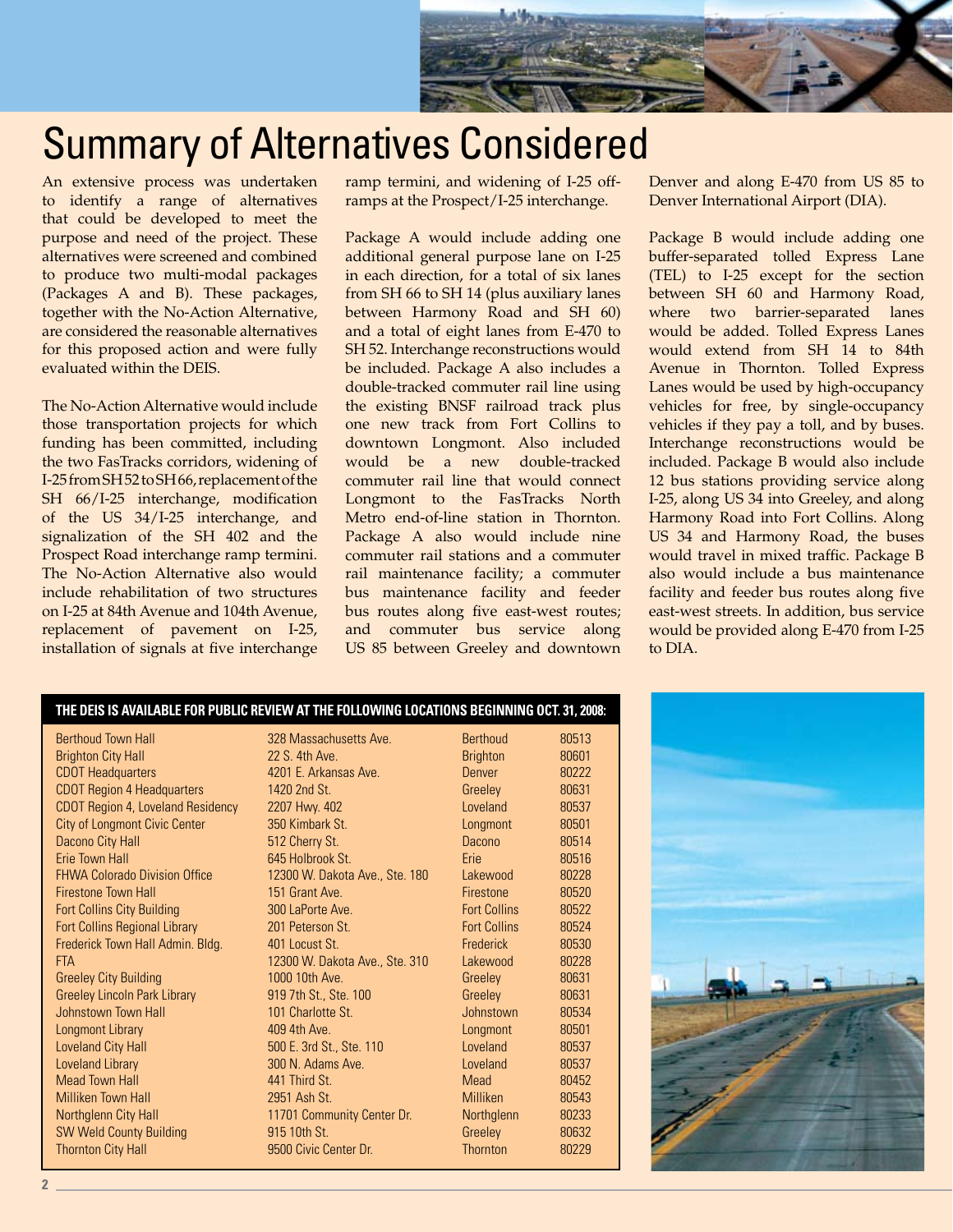#### **Summary of Alternatives Evaluation**

The following table summarizes information about the relative responsiveness of the three alternatives to the factors used in the evaluation. Not all environmental factors are included in this table; rather, just those that show a clear difference among alternatives.

|                                                                                                     | Package A                          | Package B                                                                               |                                      |  |  |
|-----------------------------------------------------------------------------------------------------|------------------------------------|-----------------------------------------------------------------------------------------|--------------------------------------|--|--|
| <b>Improving Mobility and Accessibility</b>                                                         |                                    |                                                                                         |                                      |  |  |
| <b>Regional Vehicle miles of travel (VMT)</b><br><b>Regional Vehicle hours of travel (VHT)</b>      | 48.68 million<br>1.53 million      | 49.15 million<br>1.53 million                                                           | 49.12 million√<br>1.53 million       |  |  |
| <b>Freeway VMT</b>                                                                                  | 15.7 million                       | 16.6 million                                                                            | 16.1 million√                        |  |  |
| <b>Freeway VHT</b>                                                                                  | 325 thousand                       | 330 thousand                                                                            | 327 thousand√                        |  |  |
| Average speed                                                                                       | 31.8 mph                           | 32.2 mph/                                                                               | 32.1 mph                             |  |  |
| Transit ridership (commuter services)                                                               | N/A                                | 5,850                                                                                   | 5,850                                |  |  |
| Transit market share (to downtown Denver)                                                           | $<1\%$                             | 55%√                                                                                    | 50%                                  |  |  |
| <b>Highway travel time</b>                                                                          | 128 minutes (GPL);                 | 118 minutes (GPL);                                                                      | 113 minutes (GPL);                   |  |  |
| (AM peak hour, SH 1 to 20th Street)                                                                 | 112 minutes (TEL)                  | 101 minutes (TEL)                                                                       | 65 minutes (TEL)√                    |  |  |
| <b>Transit travel time</b>                                                                          | 130 minutes                        | 93 minutes (rail)                                                                       | 72 minutes (BRT)                     |  |  |
| (Fort Collins South Transit Center to DUS)                                                          | (bus in GPL & TEL where available) |                                                                                         |                                      |  |  |
| Congested miles on I-25 (PM peak hour)                                                              | 53 miles                           | 22 miles√                                                                               | 22 miles√                            |  |  |
| Interchange ramp terminals operating at<br>LOS E or F (AM)                                          | 20 ramp terminals                  | 3 ramp terminals                                                                        | 2 ramp terminals                     |  |  |
| <b>Improving Highway Safety</b>                                                                     | N/A                                | 3,466 crashes                                                                           | 3,410 crashes√                       |  |  |
| <b>Transit Safety (annual injuries)</b>                                                             | N/A                                | 18 <sub>6</sub>                                                                         | 59                                   |  |  |
| <b>Replacing Aging Infrastructure</b>                                                               | 24 minor rehabilitations           | 84 new structures                                                                       | 96 new structures√                   |  |  |
|                                                                                                     | 2 major rehabilitations            | 13 modifications of                                                                     | 23 modifications of                  |  |  |
|                                                                                                     |                                    | existing structures                                                                     | existing structures√                 |  |  |
|                                                                                                     |                                    | 2 major rehabilitations√                                                                | <b>0 major rehabilitations</b>       |  |  |
|                                                                                                     |                                    | 6 minor rehabilitations                                                                 | 1 minor rehabilitation               |  |  |
| <b>Expansion of Transportation Modes of Travel</b>                                                  | Does not expand                    | Commuter rail, commuter<br>bus, & feeder bus added                                      | <b>BRT &amp; feeder bus</b><br>added |  |  |
| <b>Responsiveness to Economic Development</b>                                                       | Not responsive                     | Responsive to needs<br><b>Responsive to needs</b><br>along I-25 and BNSF√<br>along I-25 |                                      |  |  |
| <b>Environmental Consequences</b>                                                                   |                                    |                                                                                         |                                      |  |  |
| <b>Relocations</b>                                                                                  | <b>None</b>                        | 59 residences;                                                                          | 24 residences;                       |  |  |
|                                                                                                     |                                    | 33 businesses                                                                           | 16 businesses√                       |  |  |
| <b>Traffic noise sites impacted</b>                                                                 | 626 sites                          | 623 sites√                                                                              | 756 sites                            |  |  |
| <b>Transit noise sites impacted</b>                                                                 | N/A                                | 167 residences                                                                          | None√                                |  |  |
| <b>Vibration sites impacted</b>                                                                     | N/A                                | 87 residences                                                                           | None√                                |  |  |
| Wetlands and jurisdictional waters impacted                                                         | <b>None</b>                        | 19.34 acres√                                                                            | 20.36 acres                          |  |  |
| Water Quality: acres of impervious surface area                                                     | <b>None</b>                        | 1,946√                                                                                  | 2,001                                |  |  |
| <b>Floodplains impacted</b>                                                                         | <b>None</b>                        | 12.8 acres√                                                                             | 13.5 acres                           |  |  |
| Historic/archaeological properties adversely affected<br>Parks and recreational properties impacted | <b>None</b><br><b>None</b>         | 5<br>7 <sub>1</sub>                                                                     | 1/<br>8                              |  |  |
| Wildlife and aquatic species habitat                                                                | <b>None</b>                        | 2.01 acres terrestrial;                                                                 | 2.35 acres terrestrial;              |  |  |
|                                                                                                     |                                    | 1.82 acres aquatic√                                                                     | 2.25 acres aquatic                   |  |  |
| Threatened, endangered, state sensitive                                                             | <b>None</b>                        | 283.35 acres√                                                                           | 358.98 acres                         |  |  |
| & protected species habitat affected                                                                |                                    |                                                                                         |                                      |  |  |
| Cost (2005 dollars)                                                                                 |                                    |                                                                                         |                                      |  |  |
| Capital cost                                                                                        | \$57 million                       | \$2.43 billion                                                                          | \$2.00 billion/                      |  |  |
| <b>Annual operating cost</b>                                                                        | \$4 million                        | \$43 million                                                                            | \$20 million/                        |  |  |
| Annualized cost per user per trip                                                                   | \$0.03                             | \$0.76                                                                                  | $$0.58\checkmark$                    |  |  |
|                                                                                                     |                                    |                                                                                         |                                      |  |  |

 $\checkmark$  = Build alternative that performs better

N/A = Not Applicable